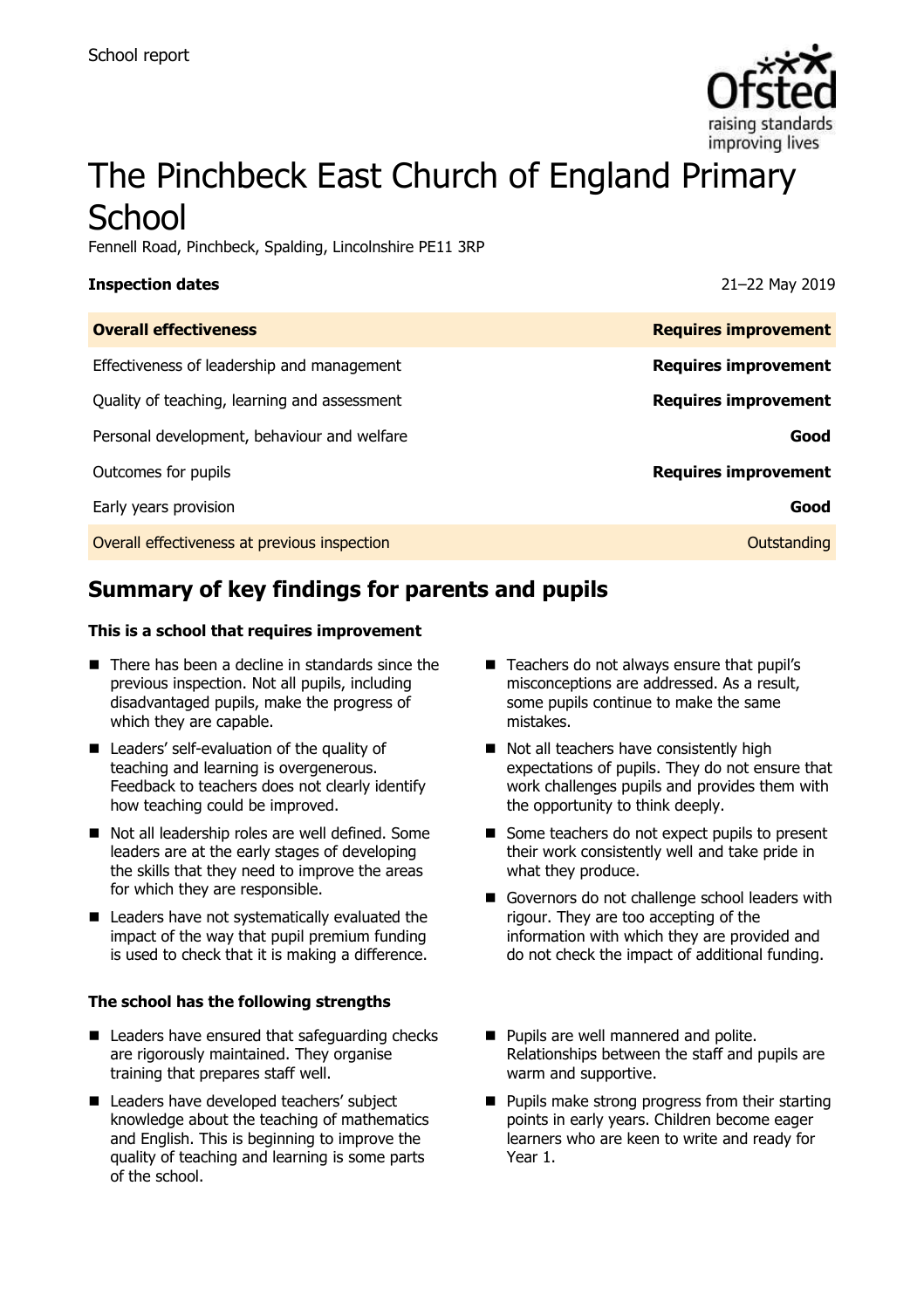

# **Full report**

### **What does the school need to do to improve further?**

- **IMPROVE LEADERSHIP and management by ensuring that:** 
	- all leaders fully understand their role in the strategic improvement of the school
	- leaders rigorously monitor the quality of teaching and learning
	- leaders provide guidance to teachers and check that this is being acted upon
	- leaders evaluate the impact of the use of additional funding on outcomes for disadvantaged pupils, including improving the rates of persistent absence
	- governors fully understand their statutory responsibilities and hold leaders to account for improvements in the school.
- Improve the quality of teaching and learning and thereby outcomes for pupils by ensuring that teachers:
	- have the highest expectations of what all pupils can achieve
	- consistently identify and address misconceptions
	- provide appropriate challenge for all pupils to deepen their thinking
	- enable pupils to develop a consistently neat and well-formed style of writing
	- use the assessment information that they have to ensure that teaching is well matched to what pupils need to learn next.

An external review of the school's use of the pupil premium should be undertaken in order to assess how this aspect of leadership and management may be improved.

An external review of governance should be undertaken in order to assess how this aspect of leadership and management may be improved.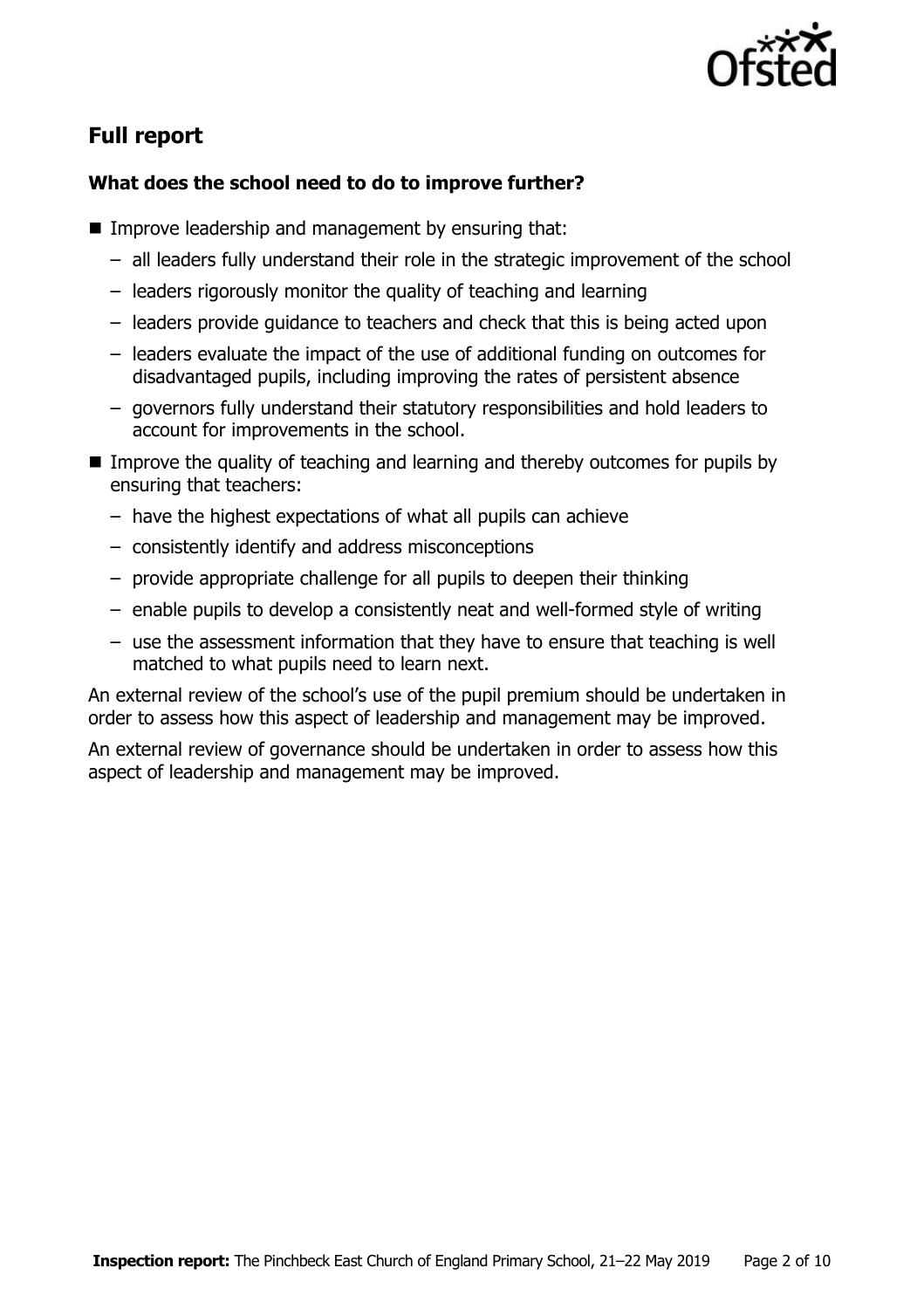

## **Inspection judgements**

#### **Effectiveness of leadership and management Requires improvement**

- There have been significant changes to the leadership of the school following the previous inspection. During this time, the quality of teaching and learning has declined. Some pupils have not made the progress that they could. This includes disadvantaged pupils for whom the school receives additional funding.
- Leaders established a new leadership structure within the school as it became part of a federation. The executive headteacher has a clear vision for developing a learning community across the schools and has established supportive partnerships. Teachers appreciate the opportunities for professional development that this has afforded them.
- Leaders' actions have not been sharply focused enough to address the decline in standards. Systems for monitoring the progress of pupils have lacked urgency. Guidance to teachers has not clearly identified what needs to improve and how.
- Some leaders are at an early stage of developing the skills that they need to improve their areas of responsibility. Some subject leaders have provided training to develop teachers' subject knowledge. This is beginning to improve teaching and learning. Not all leaders have had the opportunity to check the difference that these new ways of teaching have made to pupils' learning as some of these changes are at an early stage of development.
- Leaders have not evaluated the use of pupil premium funding with precision. Leaders have identified a need for some additional pastoral support and have established a team of staff to provide this. Leaders have begun to track more closely the progress that disadvantaged pupils are making, but this is at an early stage.
- Leaders have used the primary physical education (PE) and sports premium to provide a wider range of sporting activities for pupils and to improve the resources of the school. However, they have not evaluated the impact of the way in which the money has been spent rigorously enough.
- The coordinator for pupils with special educational needs and/or disabilities (SEND) is putting into place strategies to support vulnerable pupils. She works closely with parents and external agencies. Leaders are beginning to evaluate the impact of this in more detail.
- Leaders have ensured that there are many opportunities for pupils to deepen their social awareness and cultural understanding. Pupils encounter a wide range of artistic traditions and have opportunities to reflect upon the Christian faith in depth. Leaders have established both a strong moral code and a spirit of compassion and pupils demonstrate concern and empathy for each other in explaining what friendship means to them.
- **Pupils have the opportunity to hold many different positions of responsibility** throughout the school. Leaders ensure that pupils experience democracy through voting for their representatives. Through religious education, pupils develop tolerant attitudes and learn to respect each other's beliefs and choices. They understand the principles behind the fundamental British values.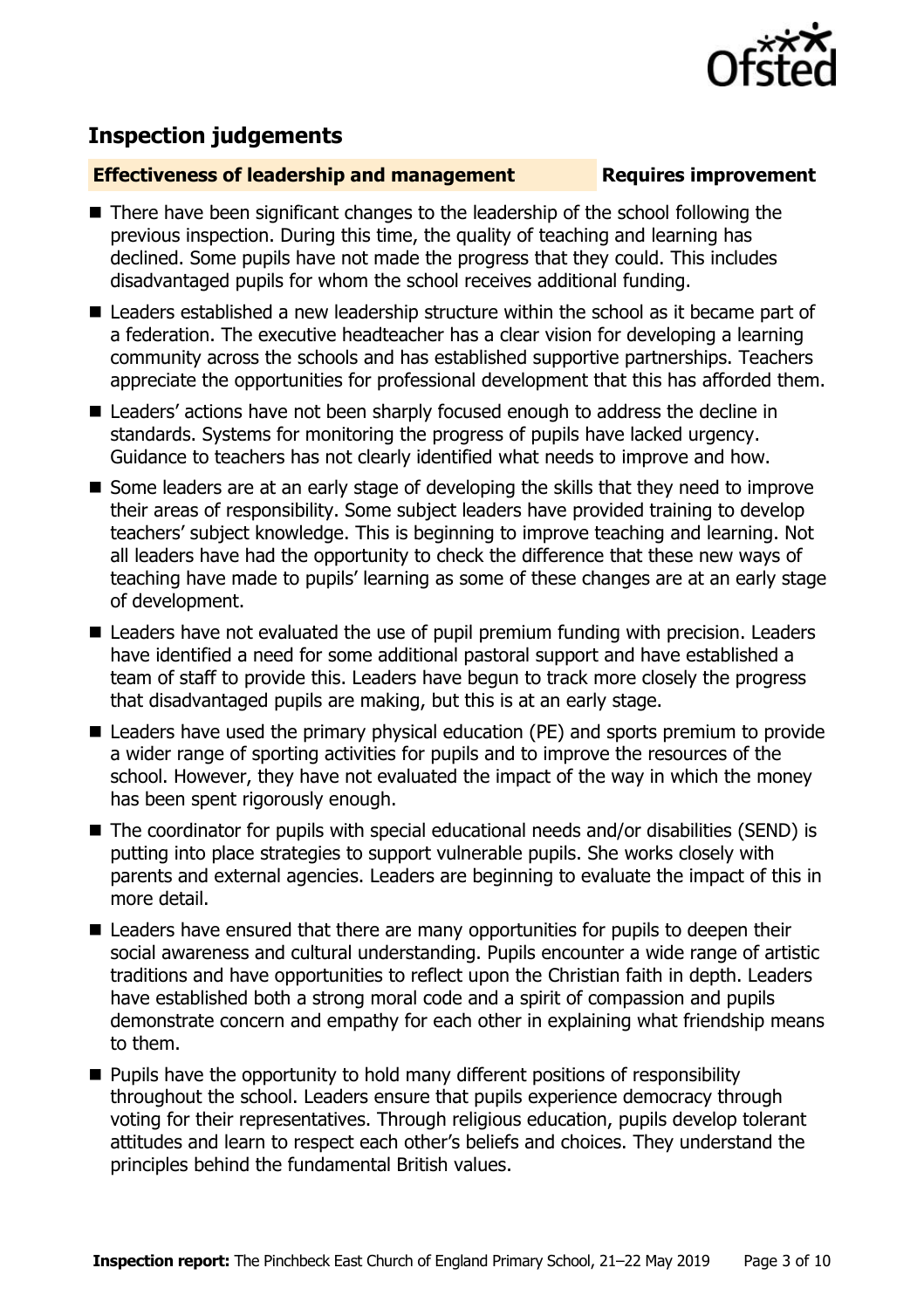

■ Leaders have established a learning environment which enriches pupils' learning. The new library is popular, and pupils speak with enthusiasm about times when they read there. They enjoy taking inspiration from the outdoor area and appreciate the opportunities that having an all-weather surface to play on affords them. Pupils' writing and artwork is celebrated in attractive displays.

#### **Governance of the school**

- The governing body has been formed recently following the creation of the federation of schools. Some governors are new to their roles.
- Governors do not hold leaders well enough to account for the performance of the school. They do not challenge the information that leaders provide rigorously.
- Governors have not ensured that leaders have evaluated additional funding that the school has received. They have not checked the impact of the pupil premium on improving outcomes for disadvantaged pupils.
- Governors have begun to learn more about standards in the school through their visits and meetings with leaders. Some governors lead assemblies and help the school to develop its outdoor environment.

#### **Safeguarding**

- The arrangements for safeguarding are effective.
- Leaders have established rigorous checks before adults start to work with pupils. Governors check that the school maintains thorough and detailed records.
- Staff training is comprehensive and reflects the needs of the community which the school serves. Staff understand what they should do if they are concerned about a child. Leaders monitor the records that are kept and make appropriate referrals. They follow these up to ensure that external agencies provide a timely response to meet the needs of children and families.
- **Pupils feel safe at school and parents feel that their children are well cared for at the** school. Pupils that inspectors spoke with said they could not recall any incidents of bullying. They understand what to do if they experience cyber bullying.

#### **Quality of teaching, learning and assessment Requires improvement**

- The quality of teaching and learning is not consistently good.
- Not all teachers have consistently high expectations of what pupils can achieve. Sometimes pupils unnecessarily repeat work which they already understand. Some teachers do not ensure that pupils are consistently challenged or undertaking tasks which will deepen their thinking.
- Teachers do not systematically address pupils' misconceptions. Some pupils continue to make errors because these have not been identified. Teachers do not always ensure that all pupils understand how to improve their work.
- Teachers plan tasks so that pupils write at length for a variety of purposes. However, they do not ensure that all pupils form letters correctly or punctuate their work accurately. Some written work is poorly presented.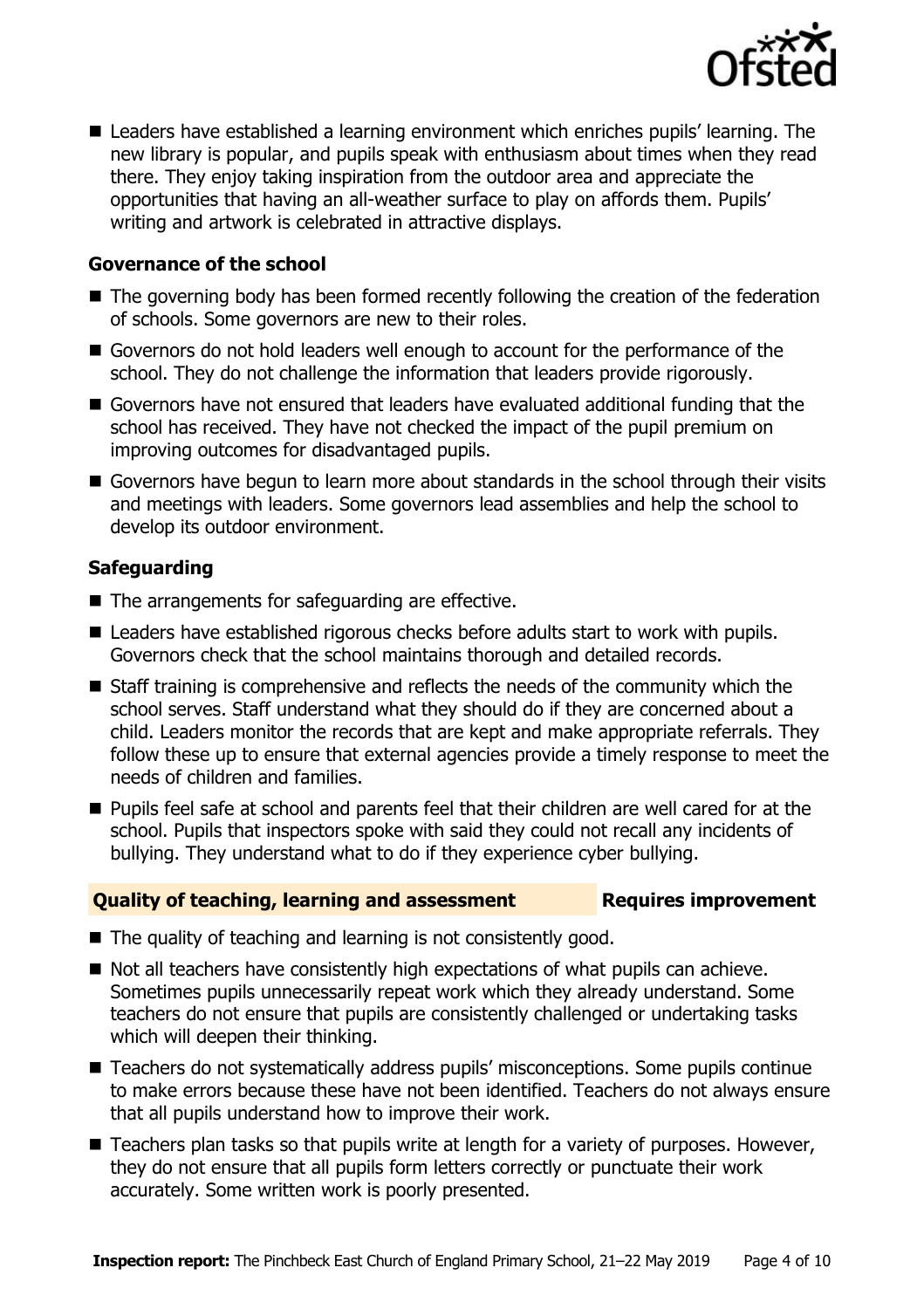

- Some teaching is engaging and exciting. Teachers encourage pupils to work with accuracy, for example when plotting the decimal numbers on a number line. Pupils make connections in their learning and work constructively with each other, discussing their ideas. In some classes, learning partners work well together. However, this is not consistent throughout the school.
- Teachers develop pupils' ability to recall mathematical facts quickly. Pupils are keen to demonstrate their fluency. In some lessons, pupils apply their thinking well to solve problems and explain their answers.
- Teachers make sure that teaching in phonics develops the sounds that pupils know. However, teachers do not make sure that the books which pupils are reading independently match their prior learning. As a result, not all pupils can read them fluently.
- Teachers use stories to stimulate pupils' imaginations. Younger pupils planned imaginative stories based on the story that they had heard. Older pupils can explain how they have created effects in their writing by using similes and detailed descriptions in the paragraphs that they were writing.
- Teachers make good links between subjects in learning. For example, pupils were challenged to work out how high the rainforest canopy was by measuring it out on the playground and field. This helped pupils to appreciate the scale of the habitat that they were studying and improved their descriptions of it.
- Some teaching develops pupils' skills and knowledge across the wider curriculum. For example, during a lesson in programming, skilful questioning from the teacher added additional levels of difficulty. Pupils responded enthusiastically and explained how this learning would equip them well for the next stage in their education.

#### **Personal development, behaviour and welfare Good**

### **Personal development and welfare**

- The school's work to promote pupils' personal development and welfare is good.
- **Pupils understand the importance of physical activity and participate with enthusiasm** during PE lessons. They enjoy a variety of sporting activities, including kwik cricket and hockey. Pupils can explain the importance of a healthy diet and like being able to choose different fruits at playtime.
- Leaders have increased the range of activities which promote pupils' emotional health and well-being. Pupils enjoy gardening club and appreciate the opportunity to use the outdoor spaces to reflect and read. Gardening club is popular and allows pupils the chance to talk to adults in a more informal setting.
- **Pupils have a wide variety of opportunities to learn how to stay safe. They learn about** road safety and how to ride bikes and scooters safely. Pupils who are eCadets learn about different topics each term and then lead learning in their classes about age restrictions on computer games, safe platforms for online streaming and how pupils can manage online friendships. Pupils lead assemblies and devise competitions to promote their message about online safety.
- **Pupils that inspectors spoke with felt that bullying did not happen. They said that** there was always someone with whom they could share any worries or concerns. They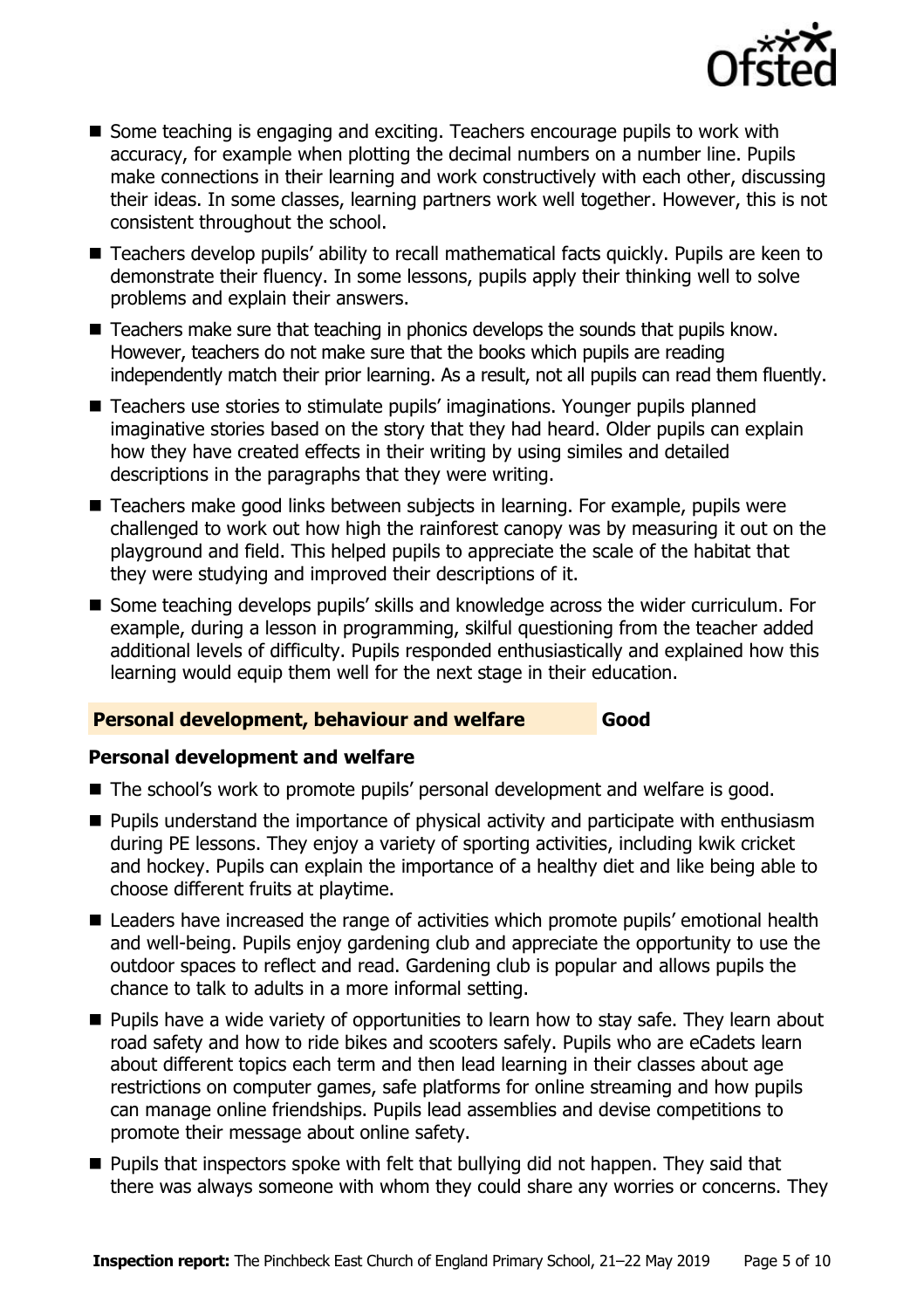

felt that everyone was treated equally and that the school was a welcoming and inclusive place for all.

#### **Behaviour**

- The behaviour of pupils is good.
- **Pupils are courteous to visitors and to each other. They are considerate of each other's** needs. They listen to each other and play harmoniously together on the playground. They have a keen sense of fairness and explain why taking turns on the outdoor gym equipment is important.
- **Pupils listen well to teachers and are quick to follow instructions. Most pupils are keen** to learn. They are confident and articulate and enjoy representing the school on sporting occasions. They are proud of the positions of responsibility that they hold.
- Attendance is generally high and leaders have successfully addressed issues of lateness to ensure that most pupils attend on time, ready to start learning. Few pupils are persistently absent apart from some disadvantaged pupils. Leaders have used a variety of strategies, including the use of the newly appointed learning mentor, to support families and change attitudes towards attendance. This initiative is in the early stages of development.

**Outcomes for pupils Requires improvement** 

- Outcomes for pupils are not good.
- The proportion of pupils who reached the expected and higher standard in reading, writing and mathematics by the end of key stage 2 in 2018 was below the national average. Not all pupils made the progress that they could have done.
- Scrutiny of current pupils' written work across the school indicates that pupils' progress is inconsistent. The most able write with flair and utilise a wide vocabulary for effect. They make strong progress. However, not all pupils understand how to punctuate their work accurately or can find the grammatical errors that they have made. This limits the progress that they make.
- Observations in lessons and scrutiny of the work in pupils' books indicate that some pupils are making strong progress in mathematics across the school. However, not all pupils are undertaking work which develops or deepens their thinking. Some of the most able pupils are not well challenged and for these pupils, less progress is evident.
- Disadvantaged pupils make stronger progress in the early stages of their learning. Pupils' workbooks confirm the school's own assessment information that some disadvantaged pupils make inconsistent progress, particularly in writing. The gap between the attainment of disadvantaged pupils and their peers remains too wide in some year groups.
- The school's assessment information indicates that the progress for some pupils with SEND is strengthening. Other pupils with SEND are making smaller steps of progress.
- $\blacksquare$  The proportion of pupils who reach the standard of the phonics screening check is consistently high. However, some pupils do not apply this knowledge well when reading books.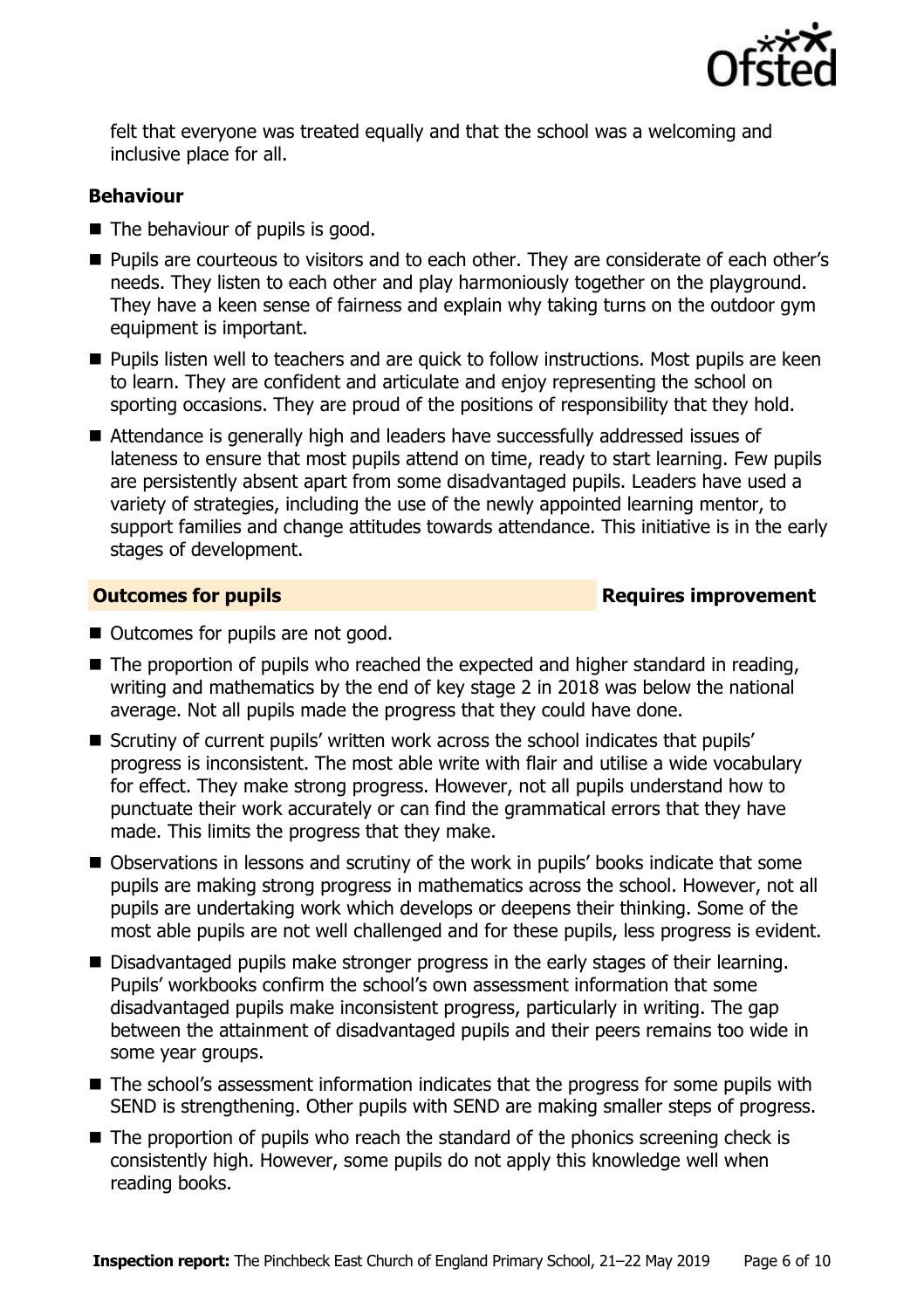

- Older pupils read a variety of texts, most of which provide a suitable challenge. They use expression to add interest to their reading and know what to do if they encounter unfamiliar words. Pupils read regularly and can discuss which authors they prefer and why.
- Scrutiny of pupils' workbooks indicates that pupils make strong progress in religious education and science. The range of artwork shows a development of skills during the year as pupils encounter different techniques.

#### **Early years provision Good**

- Leaders know pupils well. They identify the differing needs of each cohort of pupils. Leaders ensure that teachers adapt their teaching to meet these needs, for example through placing a greater emphasis on the development of writing. They have identified areas of the provision which could be improved further, such as the outdoor area, and have plans in place to develop this. They have ensured that staff training is up to date and that all welfare requirements are met.
- Teachers use their knowledge of what pupils know and can do to plan the next steps for children. They build on children's interest and enthusiasm. Children were excited to write about the caterpillars that they were observing. Careful questioning from the teacher established that the children knew what a cocoon was before they wrote about it.
- Teachers' subject knowledge is well developed. They quickly gain children's interest and use a variety of interesting ways to help pupils learn sounds and blend them together.
- Children concentrate on their work and are not easily distracted. They work with care and talk with each other to discuss how they can make their collage neat and well presented. Children listen to each other when they explain their thinking, such as how they knew which chicks were male and which were female.
- Additional funding is used well to help all pupils develop their knowledge of phonics. By the end of their Reception Year the gap between disadvantaged children and their peers is closing.
- Leaders work well with other agencies to ensure that the needs of children with SEND are well met, for example through providing additional speech and language support.
- Leaders have established close links with other settings to help children's transition into the setting. Parents are pleased with how well their children settle and have frequent opportunities to add to the records of their children's learning.
- $\blacksquare$  Most children make strong progress from their starting points. By the end of their Reception Year, many write sentences independently and can solve simple missing number problems. Children become independent learners who are well prepared for Year 1.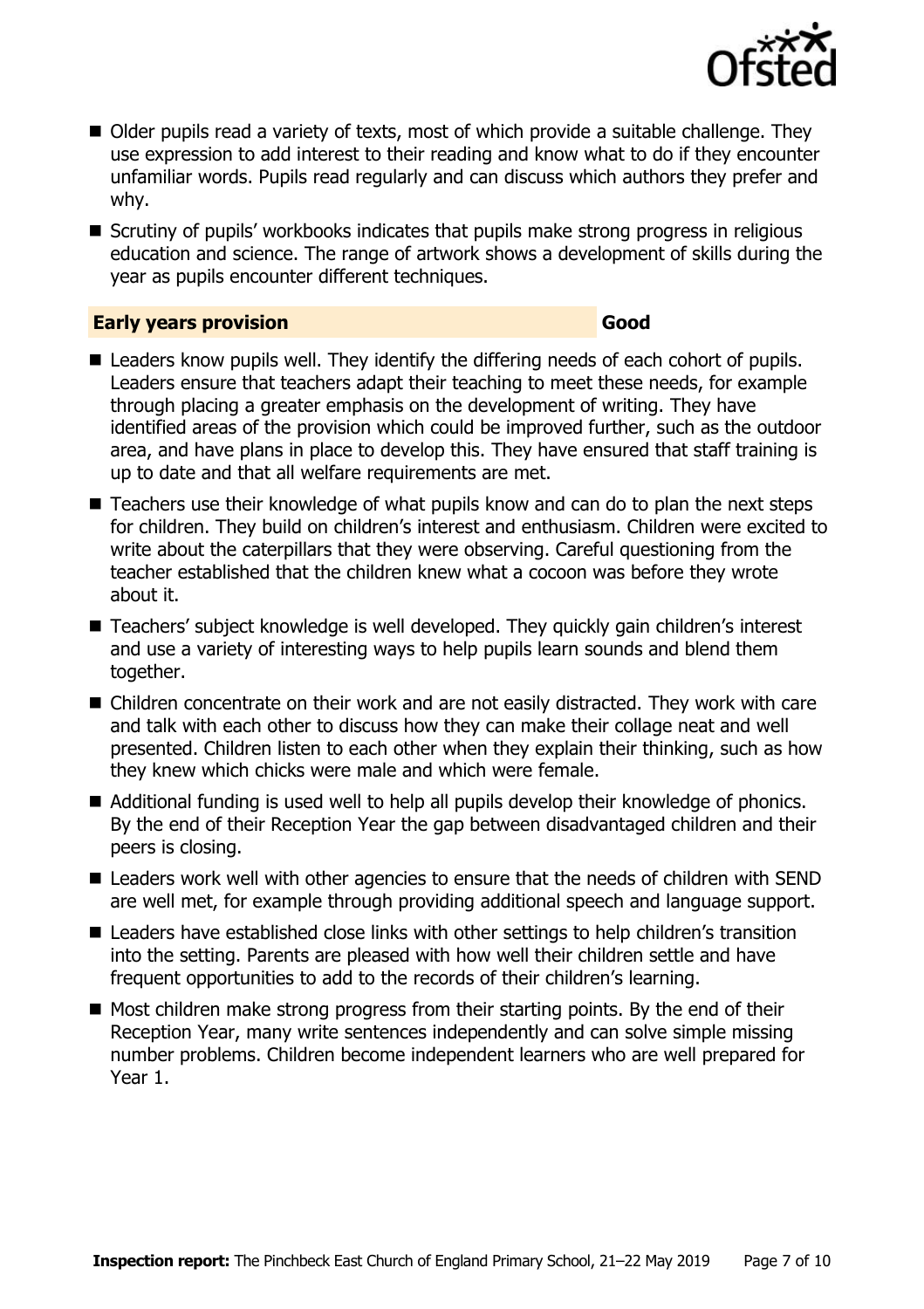

# **School details**

| Unique reference number | 120550       |
|-------------------------|--------------|
| Local authority         | Lincolnshire |
| Inspection number       | 10087402     |

This inspection was carried out under section 8 of the Education Act 2005. The inspection was also deemed a section 5 inspection under the same Act.

| Type of school                      | Primary                           |
|-------------------------------------|-----------------------------------|
| School category                     | Community                         |
| Age range of pupils                 | $4$ to $11$                       |
| Gender of pupils                    | Mixed                             |
| Number of pupils on the school roll | 397                               |
| Appropriate authority               | The governing body                |
| Chair                               | <b>Helen Banks</b>                |
| <b>Headteacher</b>                  | <b>Andrew Raistrick</b>           |
| Telephone number                    | 01775 723841                      |
| Website                             | www.pinchbeckeast.lincs.sch.uk    |
| Email address                       | office@pinchbeckeast.lincs.sch.uk |
| Date of previous inspection         | 24-25 May 2012                    |

### **Information about this school**

- The school is a larger-than-average-sized primary school. The school has grown in size recently to become a two-form-entry primary school.
- The current executive headteacher took up his position in September 2016. The school became part of a federation of The Welland Federation of Schools from September 2018. The new governing body of the federation was formed at this point. There have been many changes to staffing since the last inspection.
- The majority of pupils are from White British backgrounds.
- The proportion of pupils eligible for the pupil premium is lower than the national average.
- The proportion of pupils with SEND is higher than the national average.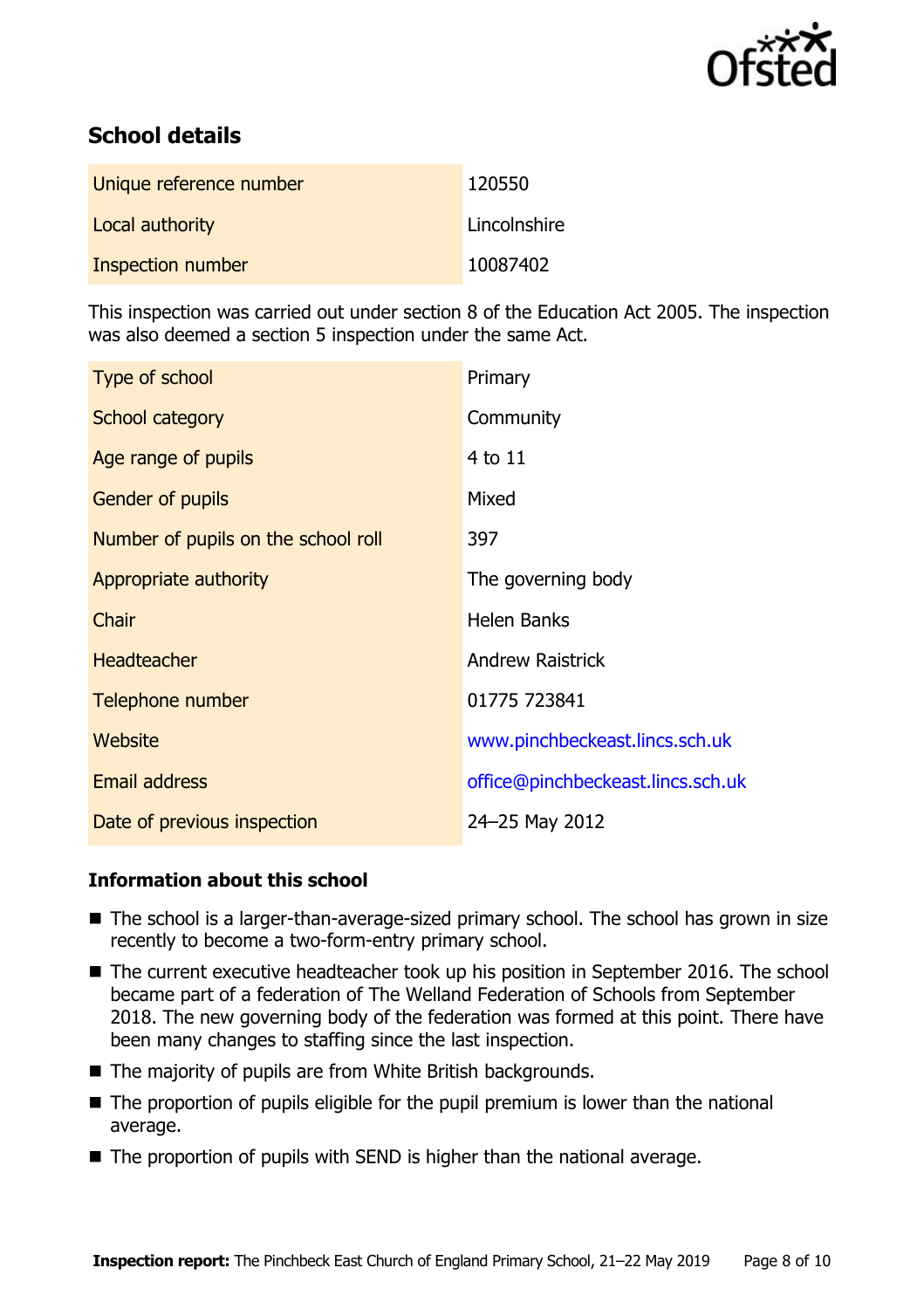

# **Information about this inspection**

- **Inspectors observed teaching and learning in all year groups. Some of these** observations were accompanied by the executive headteacher and the head of school. Inspectors scrutinised pupils' work from all year groups. Some of this took place with leaders.
- Inspectors met with the executive headteacher, head of school and other leaders. They also met with governors and spoke to a representative of the local authority.
- Inspectors scrutinised documents including the school development plan and selfevaluation, school policies, records about behaviour and safeguarding, attendance reports and records of visits from the local authority.
- Inspectors listened to pupils read. They spoke with groups of pupils formally and informally with pupils during lessons, at breaktimes and lunchtimes.
- **Inspectors talked with parents at the beginning of the day and took account of the 35** opinions expressed on Parent View.

#### **Inspection team**

| Hazel Henson, lead inspector | Her Majesty's Inspector |
|------------------------------|-------------------------|
| Jackie Thornalley            | Ofsted Inspector        |
| <b>Pete Strauss</b>          | Ofsted Inspector        |
| <b>Aune Turkson-Jones</b>    | Ofsted Inspector        |